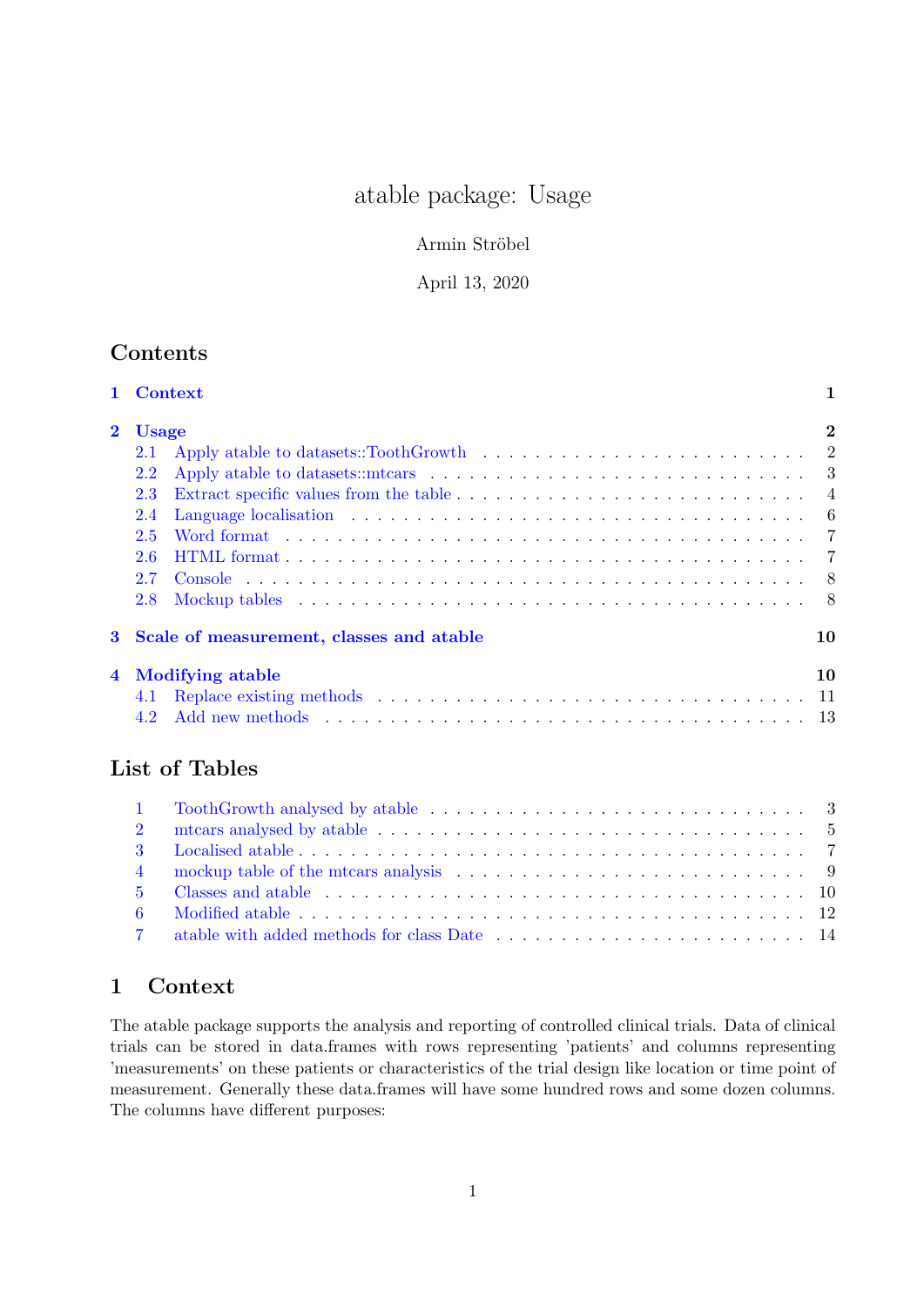- Grouping columns contain the treatment the patient received, e.g. new treatment, control group or placebo.
- Splitting columns contains strata of the patient, e.g. demographic data like age, gender or time point of measurement.
- Target columns are the actual measurements of interest, directly related to the objective of the trial. In the context of ICH E9 [ICH](#page-13-1) [\(1999\)](#page-13-1) these columns are called 'endpoints'.

The task is the comparison of the target columns between the groups, separately for every split column. This is often the first step of clinical trial analysis to get an impression of the distribution of data. The atable package solves this task by applying descriptive statistics and hypothesis tests and arranges the results in a table ready for printing.

Reporting of clinical trials is such a frequent task that guidelines have been written which recommend certain properties of clinical trial reports [Moher et al.](#page-14-0) [\(2010\)](#page-14-0). In particular Item 17a of CONSORT states that "Trial results are often more clearly displayed in a table rather than in the text". And Item 15 suggests: "a table showing baseline demographic and clinical characteristics for each group". The atable package is specifically designed to comply with these two items.

### <span id="page-1-0"></span>2 Usage

This sections contains examples for copy and paste for those readers in TL;DR-mode. The examples were created with RStudio in a Rnw-file and compiled to pdf with knitr [Xie](#page-14-1) [\(2018\)](#page-14-1) and  $\text{LATEXMittelbach}$  et al. [\(2004\)](#page-13-2). See folder doc/inst/ for the Rnw-file of this vignette. The atable package only produces tables; it does not produce printable documents. To get a printable document, atable's output must still be converted to other formats with e. g. Hmisc::latex [Harrell Jr](#page-13-3) [et al.](#page-13-3) [\(2018\)](#page-13-3), officer::body add table [Gohel](#page-13-4) [\(2018b\)](#page-13-4) and flextable::regulartable [Gohel](#page-13-5) [\(2018a\)](#page-13-5), see examples below.

#### <span id="page-1-1"></span>2.1 Apply atable to datasets::ToothGrowth

datasets::ToothGrowth contains data on tooth length (len) depending on three dose levels (dose) and two delivery methods of vitamin C (supp with levels orange juice or ascorbic acid) in 60 guinea pigs. The design of this experiment is a controlled trial. We use atable to test if tooth length depends on the delivery methods, separately for each dose level. See table [1](#page-2-1) for the results. This table satisfies the requirements of the CONSORT statement Item 17a [Moher et al.](#page-14-0) [\(2010\)](#page-14-0).

```
# apply atable
the_table <- atable::atable(ToothGrowth,
                            target_cols = "len",
                            group\_col = "supp",split_cols = "dose",
                            format_to = "Later")# send to LaTeX
Hmisc::latex(the_table,
             file = ",
             title = ",
             label = "tab:ToothGrowthatable",
             caption = "ToothGrowth analysed by atable.",
```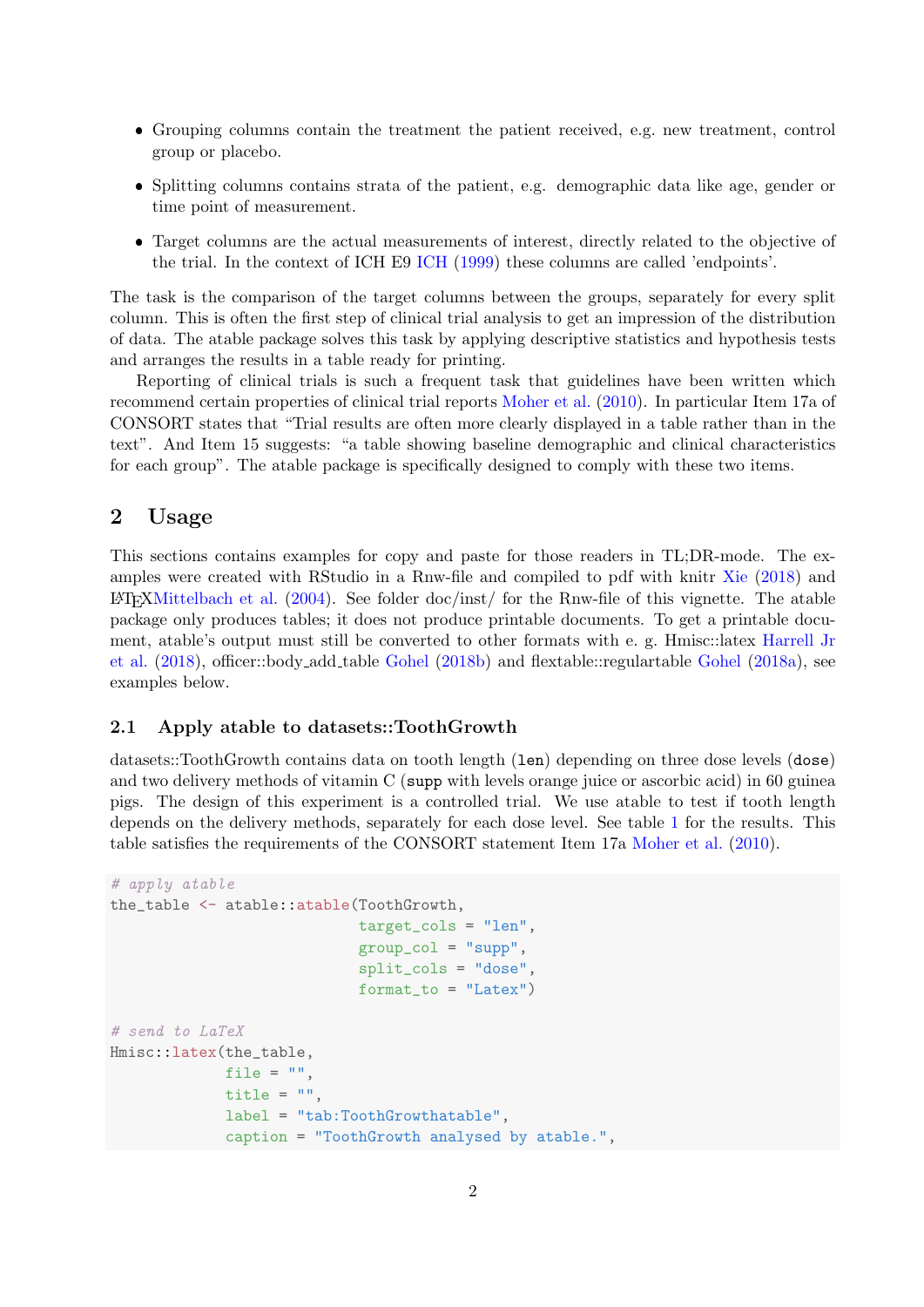| Group           | OJ      | VC      | p      | stat    | Effect Size (CI)         |
|-----------------|---------|---------|--------|---------|--------------------------|
| 0.5             |         |         |        |         |                          |
| Observations    |         |         |        |         |                          |
|                 | 10      | 10      |        |         |                          |
| len             |         |         |        |         |                          |
| Mean $(SD)$     | 13(4.5) | 8(2.7)  | 0.055  | $0.6\,$ | $1.4$ $(0.37; 2.5)$      |
| valid (missing) | 10(0)   | 10(0)   |        |         |                          |
| 1               |         |         |        |         |                          |
| Observations    |         |         |        |         |                          |
|                 | 10      | 10      |        |         |                          |
| len             |         |         |        |         |                          |
| Mean $(SD)$     | 23(3.9) | 17(2.5) | 0.0033 | 0.8     | 1.8(0.69; 2.9)           |
| valid (missing) | 10(0)   | 10(0)   |        |         |                          |
| $\overline{2}$  |         |         |        |         |                          |
| Observations    |         |         |        |         |                          |
|                 | 10      | 10      |        |         |                          |
| len             |         |         |        |         |                          |
| Mean $(SD)$     | 26(2.7) | 26(4.8) | 0.99   | $0.2\,$ | $-0.021$ $(-0.96; 0.92)$ |
| valid (missing) | 10(0)   | 10(0)   |        |         |                          |

<span id="page-2-1"></span>Table 1: ToothGrowth analysed by atable.

caption.lot = "ToothGrowth analysed by atable", rowname = NULL)

In table [1](#page-2-1) the categories of the grouping column supp (orange juice  $(OJ)$ ) and vitamin  $C (VC)$ ) are arranged horizontally; the categories of the splitting column dose  $(0.5, 1, 2)$  are arranged vertically. The number of observations within each stratum defined by these categories is given. Descriptive statistics of the target column len are displayed. Also missing and valid values are counted. p-values and test statistics as well as effect sizes with a 95% confidence interval compare the target column len between the categories of the grouping column dose. The details about the p-values and confidence intervals can be found in section [3.](#page-9-0)

The number of observations was 10 in each stratum. There were no missing values. For dose 1 and supp OJ the mean (sd) of tooth length was 22.7 (3.91). For dose 1 and supp VC the mean (sd) of tooth length was 16.8 (2.52). This difference in tooth length is significant with a p-value of 0.0033. The effects size and its  $95\%$  confidence interval is  $-1.8$  ( $-2.9$ ;  $-0.69$ ). So in stratum dose 1 the delivery method OJ shows greater tooth length than delivery method VC. For dose 0.5 the p-value is 0.055, just barely missed significance. For dose 2 there is no difference in length for the two delivery methods.

#### <span id="page-2-0"></span>2.2 Apply atable to datasets::mtcars

datasets::mtcars comprises fuel consumption and 10 aspects of automobile design and performance for 32 automobiles. We use atable to compare Miles per gallon (mpg), horse power (hp), number of forward gears (gear) and  $\frac{1}{4}$  mile time (qsec) between number of cylinders (cyl) separately for V-shaped engines (vs) and non-V-shaped engines. See table [2](#page-4-0) for the results. We can also add labels and units via R's attributes and also via Hmisc's label.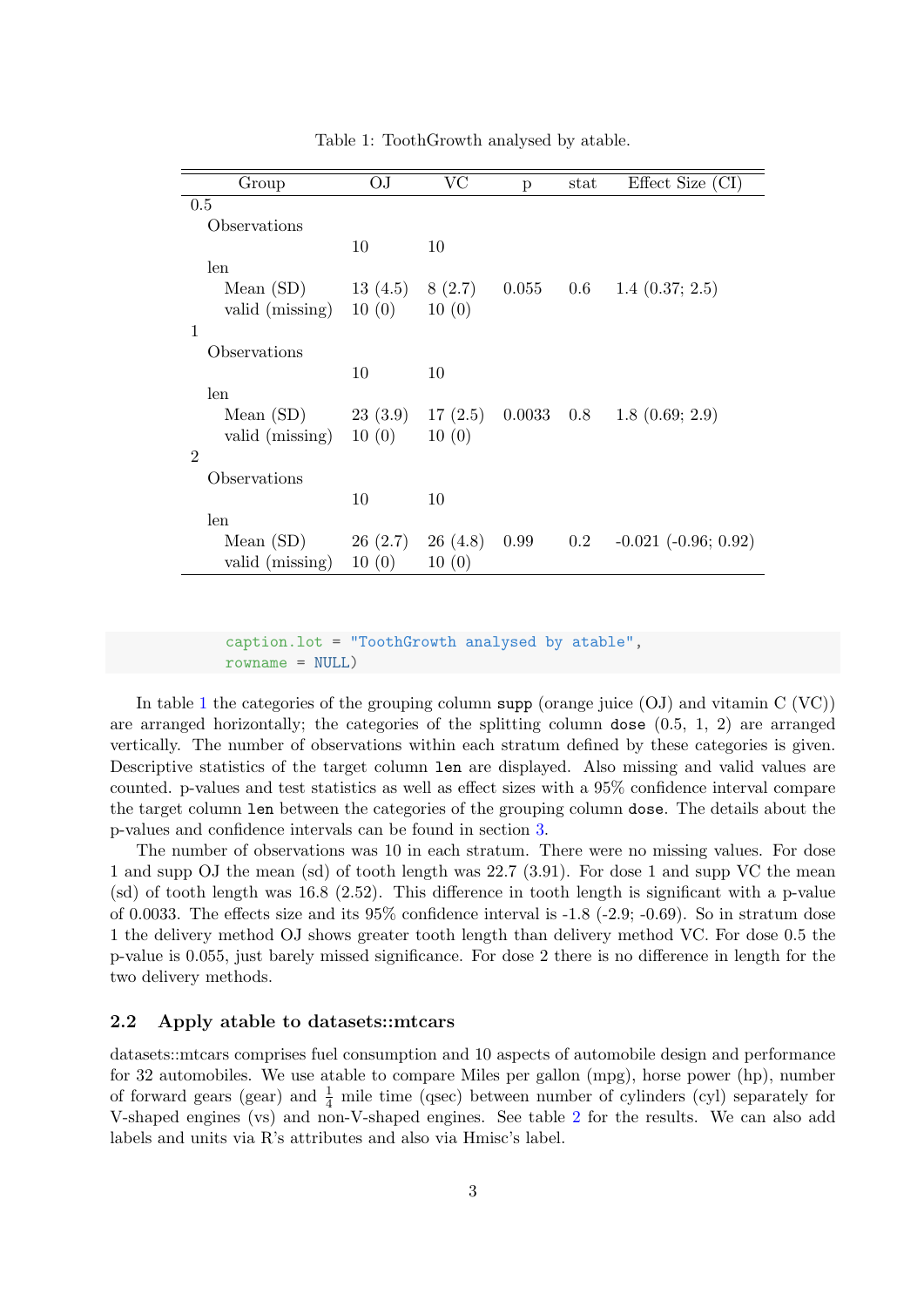```
# all columns of mtcars are numeric, although some are
# better represented as factors
mtcars <- within(datasets::mtcars, {gear <- factor(gear)})
# Add labels and units.
attr(mtcars$mpg, "alias") = "Consumption [Miles (US)/ gallon]"
Hmisc::label(mtcars$qsec) = "Quarter Mile Time"
units(mtcars\gsec) = "s"
# apply atable
the_table \leq atable:: atable(mpg + hp + gear + qsec \tilde{c} cyl | vs,
                            mtcars,
                            format to = "Latex")
# atable also has a formula method.
# The left side contains the target columns, the right side contains grouping
# and splitting columns separated by the pipe /
# send to LaTeX
Hmisc::latex(the_table,
            file = ",
             title = ".
             label = "tab:mtcarsatable",
             caption = "mtcars analysed by atable.",
             caption.lot = "mtcars analysed by atable",
             rowname = NULL)
```
In table [2](#page-4-0) the target columns mpg, hp, gear and qsec are arranged vertically. Statistics and tests are applied to all of them. The grouping columns gear is arranged horizontally. Number of observations was low; some groups only have 4 or less observations, there were empty groups.

For V-shaped engines (vs=0) cars with 8 cylinders have lower miles per gallon, more horse power and more gears that those cars with 4 or 6 cylinders. qsec  $(\frac{1}{4}$  mile time) does not depend on number of cylinders. The same conclusion hold for straight engines (vs=0). Notes:

- atable chooses the descriptive statistics and statistical tests depending on the class of the target column. See section [3](#page-9-0) for details.
- atable can handle empty groups and gives appropriate results, see  $cyl=8$  and vs=1.
- atable casts grouping and splitting columns to factors. Target columns are not casted.
- Effect size is not calculated as the grouping column gear has more than two categories.

#### <span id="page-3-0"></span>2.3 Extract specific values from the table

Sometimes addressing a specific value of the table is necessary for reporting, but the values are all squeezed in a data.frame, rounded and formatted as characters. atable can also return all results unformatted.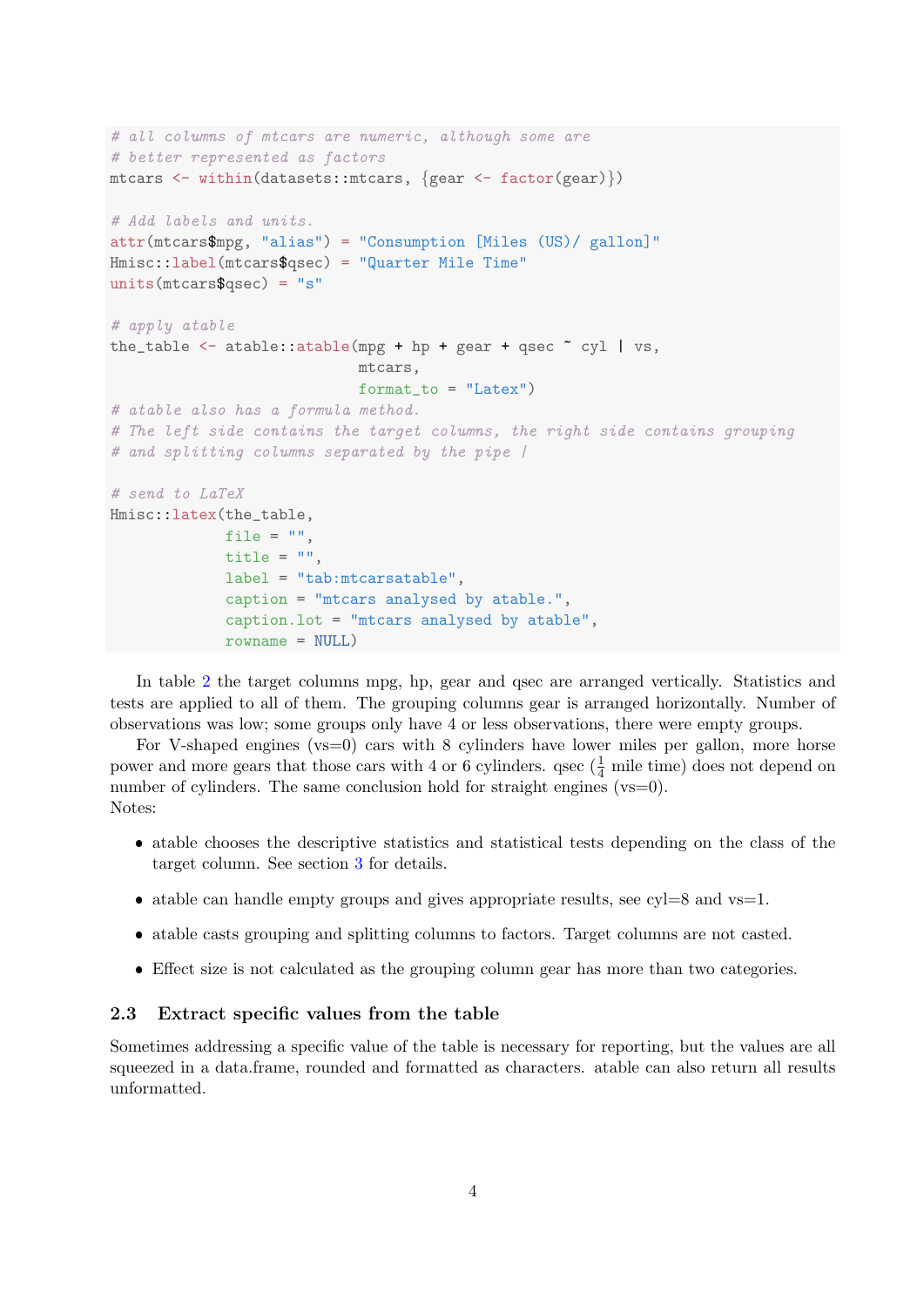| Group                            | $\overline{4}$ | 6              | 8                        |          |
|----------------------------------|----------------|----------------|--------------------------|----------|
| $\theta$                         |                |                |                          | p        |
| Observations                     |                |                |                          |          |
|                                  | $\mathbf{1}$   | 3              | 14                       |          |
| Consumption [Miles (US)/ gallon] |                |                |                          |          |
| Mean $(SD)$                      | 26 (NA)        | 21(0.75)       | 15(2.6)                  | 0.011    |
| valid (missing)                  | 1(0)           | 3(0)           | 14(0)                    |          |
| hp                               |                |                |                          |          |
| Mean $(SD)$                      | 91 (NA)        | 132(38)        | 209(51)                  | 0.025    |
| valid (missing)                  | 1(0)           | 3(0)           | 14(0)                    |          |
| gear                             |                |                |                          |          |
| $\sqrt{3}$                       | $0\%$ (0)      | $0\%$ (0)      | $86\%$ (12)              | 0.0022   |
| $\overline{4}$                   | $0\%$ (0)      | $67\%$ (2)     | $0\%$ (0)                |          |
| $\overline{5}$                   | $100\%$ (1)    | $33\% (1)$     | $14\% (2)$               |          |
| missing                          | $0\%$ (0)      | $0\%$ (0)      | $0\%$ (0)                |          |
| Quarter Mile Time [s]            |                |                |                          |          |
| Mean $(SD)$                      | 17~(M)         | 16(0.77)       | 17(1.2)                  | 0.47     |
| valid (missing)                  | 1(0)           | 3(0)           | 14(0)                    |          |
| $\mathbf{1}$                     |                |                |                          |          |
| Observations                     |                |                |                          |          |
|                                  | 10             | $\overline{4}$ | $\boldsymbol{0}$         |          |
| Consumption [Miles (US)/ gallon] |                |                |                          |          |
| Mean (SD)                        | 27(4.7)        | 19(1.6)        | $\text{NaN} (\text{NA})$ | 0.0057   |
| valid (missing)                  | 10(0)          | 4(0)           | 0(0)                     |          |
| hp<br>Mean (SD)                  | 82 (22)        | 115(9.2)       | $\text{NaN} (\text{NA})$ | 0.016    |
| valid (missing)                  | 10(0)          | 4(0)           | 0(0)                     |          |
| gear                             |                |                |                          |          |
| $\sqrt{3}$                       | $10\%$ (1)     | $50\% (2)$     | $\text{NaN}\%$ (0)       | $0.24\,$ |
| $\overline{4}$                   | $80\%$ (8)     | $50\% (2)$     | $\text{NaN}\%$ (0)       |          |
| $\overline{5}$                   | $10\%$ (1)     | $0\%$ (0)      | $\text{NaN}\%$ (0)       |          |
| missing                          | $0\%$ (0)      | $0\%$ (0)      | $\text{NaN}\%$ (0)       |          |
| Quarter Mile Time [s]            |                |                |                          |          |
| Mean $(SD)$                      | 19(1.6)        | 19(0.82)       | $\text{NaN} (\text{NA})$ | 0.94     |
| valid (missing)                  | 10(0)          | 4(0)           | 0(0)                     |          |

<span id="page-4-0"></span>Table 2: mtcars analysed by atable.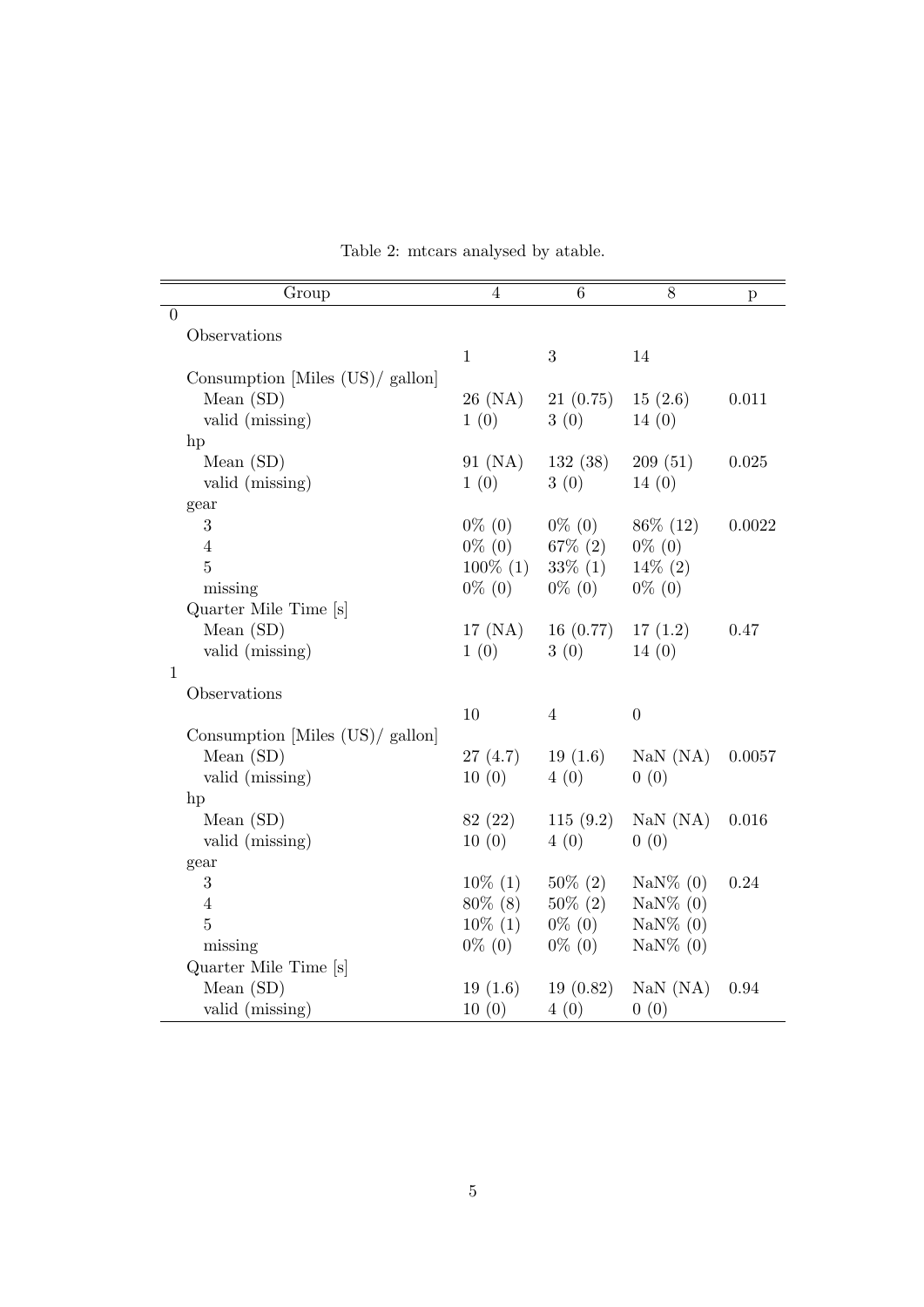```
unformatted \leq atable::atable(mpg + hp + gear + qsec \sim cyl | vs,
                               mtcars,
                               format_to = "Raw")
# format_to = "Raw" tells atable to skip formatting.
# Extract specific values
unformatted$statistics_result$mpg[[2]]$mean
## [1] 20.56667
unformatted$statistics_result$mpg[[2]]$sd
## [1] 0.7505553
```
Now single values are accessible unformatted and can be printed by \Sexpr{}. For example: The mean miles per gallon for V-shaped engines with 6 cylinder is 20.5666667 with a standard deviation of 0.7505553.

#### <span id="page-5-0"></span>2.4 Language localisation

Sometimes reports in languages other than English are needed. atable's output can be localised. We will set the language to German via the settings package [van der Loo](#page-14-2) [\(2015\)](#page-14-2). Note that we use the same dataset mtcars as above, which already has labels in english.

```
# Set german words for the table:
atable::atable_options(labels_TRUE_FALSE = c("Ja", "Nein"),
                       labels_Mean_SD = "Mittelwert (SD)" ,
                       labels_valid_missing = "Ok (fehlend)",
                       colname_for_observations = "N",
                       colname_for_value = "Wert",
                       colname_for_group = "",
                       replace_NA_by = "fehlend")
attr(mtcars$mpg, "alias German") = "Verbrauch [Miles (US)/ gallon]"
attr(mtcars$hp, "alias German") = "PS"
# Tell atable to look for attribute "alias German"
atable_options('get_alias.default' = function(x, ...)\{attr(x, "alias German", exact = TRUE)\})# apply atable
the_table <- atable::atable(mtcars,
             target_cols = c("mpg", "hp")# reset all options to default
atable_options_reset()
# send to LaTeX
Hmisc::latex(the_table,
```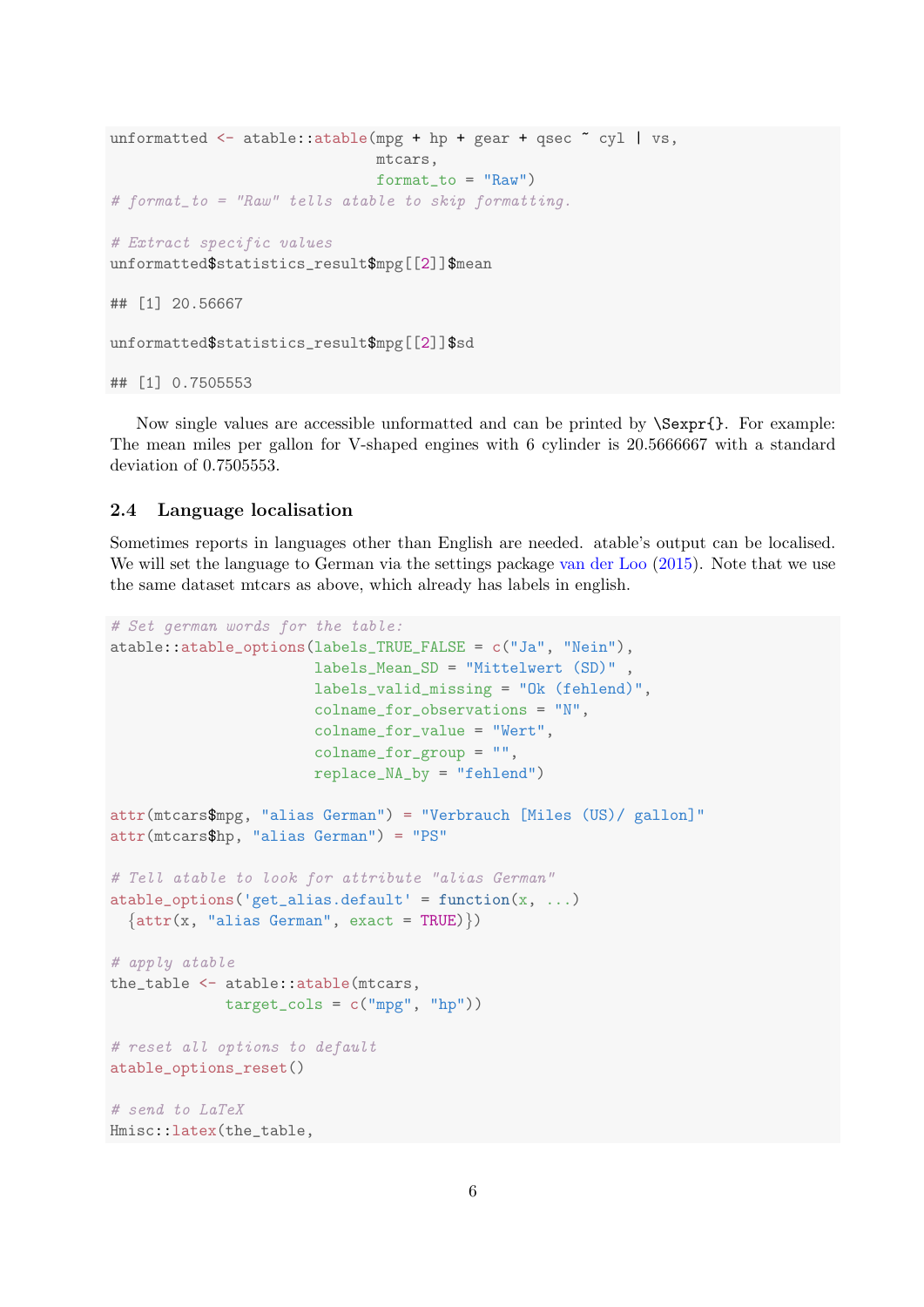|                                | Wert    |
|--------------------------------|---------|
| N                              |         |
|                                | 32      |
| Verbrauch [Miles (US)/ gallon] |         |
| Mittelwert (SD)                | 20(6)   |
| Ok (fehlend)                   | 32(0)   |
| <b>PS</b>                      |         |
| Mittelwert (SD)                | 147(69) |
| Ok (fehlend)                   | 32      |

<span id="page-6-2"></span>Table 3: Localised atable. All identifiers produced by atable are now translated to german; also the user can add aliasees to all variables for localisation.

```
file = ",
title = ".
label = "tab:Localisation",
caption = "Localised atable. All identifiers produced by atable are
           now translated to german; also the user can add aliasees
          to all variables for localisation.",
caption.lot = "Localised atable",
rowname = NULL)
```
Table [3](#page-6-2) shows a localised atable applied to test data shipped with the atable package.

### <span id="page-6-0"></span>2.5 Word format

atable can also produce printable tables for Word. To do this change the argument format\_to to 'Word'. The actual print can be done by package flextable and officer:

```
for_Word \leq atable::atable(mpg + hp + gear + qsec \degree cyl | vs, mtcars,
                            format_to = "Word")
# print in Word with packages flextable and officer
MyFTable <- flextable::regulartable(data = for_Word)
# left aligned first column:
MyFTable \leq flextable:: align(MyFTable, align = "left", j = 1)
# save on disc. Not run here:
# doc <- officer::read_docx()
# doc \leq flextable::body_add_flextable(doc, value = MyFTable)
# print(doc, target = "atable and Word.docx")
```
#### <span id="page-6-1"></span>2.6 HTML format

atable can also produce printable tables in HTML. To do this change the argument format\_to to 'HTML', put the code in a Rmd-file in RStudio [RStudio Team](#page-14-3) [\(2015\)](#page-14-3) and click on knit to start the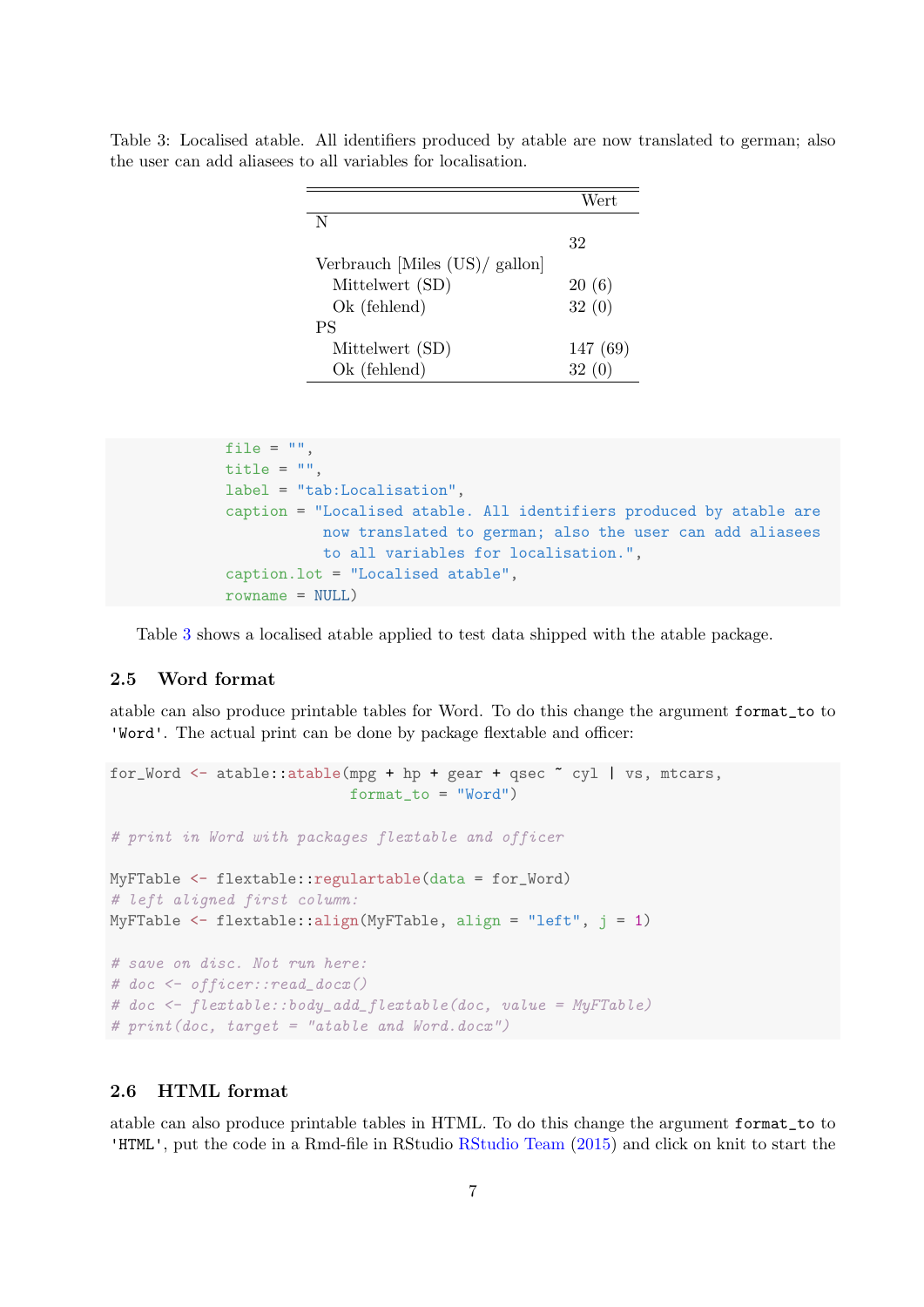magic. Code looks like this:

```
for_HTML <- atable::atable(mpg + hp + gear + qsec \tilde{c} cyl | vs,
                            mtcars,
                            format_to = "HTML")options(knitr.kable.NA = '')
# knitr::kable(for_HTML, caption="HTML table with atable") # not run.
```
#### <span id="page-7-0"></span>2.7 Console

For interactive analysis the results of atable can also be printed human readable in the console.

```
atable::atable(mpg + hp + gear + qsec ~ cyl | vs,
                           mtcars,
                           format_to = "Console")
```
Note that argument format\_to may also be set globally via

atable\_options(format\_to = "Console")

#### <span id="page-7-1"></span>2.8 Mockup tables

Create a table that contains placeholder instead of actual numbers; a mockup table.

When is such a table useful? The sponsor of the study should know how the trial report will look like before the complete data have been collected yet. This situation arises, when the protocol of the study has been written and the endpoints and some other variables of the study are known but no or only a handful of patient have been recruited.

atable provides tools to generate such a mockup table. And when data collection is complete the code can be re-used to create the actual table.

```
# set the formating of numbers so that only 'x' is returned instead of digits.
atable_options("format_p_values" = atable:::mockup_format_numbers)
atable_options("format_numbers" = atable:::mockup_format_numbers)
atable_options("format_percent" = atable:::mockup_format_numbers)
# now apply atable to mtcars as above
the_table \leq atable::atable(mpg + hp + gear + qsec \tilde{c} cyl | vs,
                            mtcars,
                            format_to = "Latex")
# send to LaTeX
Hmisc::latex(the_table,
             file = "title = ".
             label = "tab:mtcarsatablemockup",
             caption = "mockup table of the mtcars analysis. Compare with
```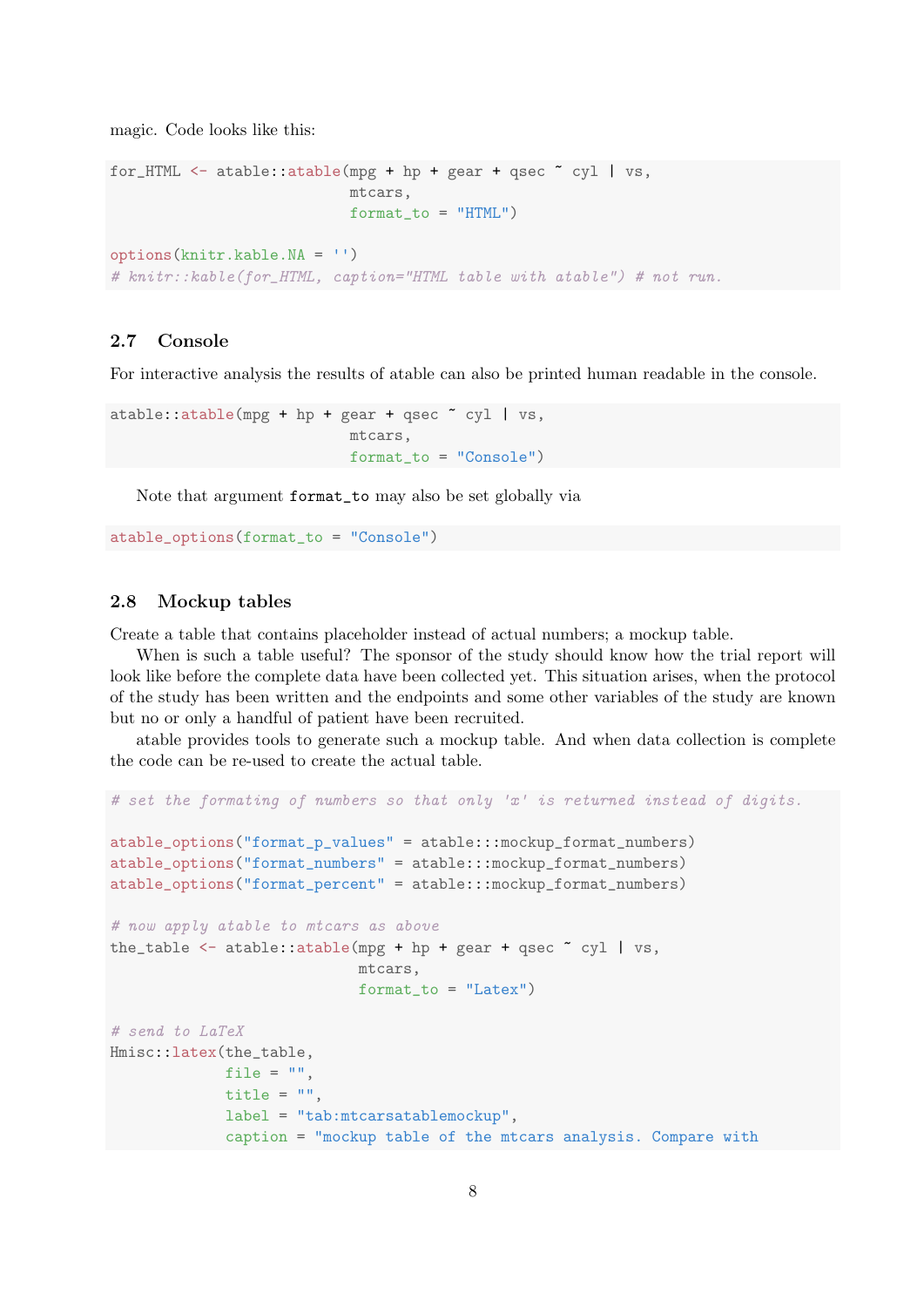| Group                            | 4            | 6            | 8                        | $\mathbf{p}$ |
|----------------------------------|--------------|--------------|--------------------------|--------------|
| $\overline{0}$                   |              |              |                          |              |
| Observations                     |              |              |                          |              |
|                                  | $\mathbf X$  | X            | $\mathbf{XX}$            |              |
| Consumption [Miles (US)/ gallon] |              |              |                          |              |
| Mean $(SD)$                      | xx(x)        | XX.X (X.XX)  | XX.X (X,XX)              | X.XX         |
| valid (missing)                  | x(x)         | x(x)         | xx(x)                    |              |
| hp                               |              |              |                          |              |
| Mean $(SD)$                      | xx(x)        | XXX. (XX.X)  | XXX. (XX.X)              | X.XX         |
| valid (missing)                  | x(x)         | x(x)         | xx(x)                    |              |
| gear                             |              |              |                          |              |
| 3                                | $x\%$ (x)    | $x\%$ (x)    | $XX.X\%$ $(XX)$          | X.XX         |
| $\overline{4}$                   | $x\%$ (x)    | $xx.x\% (x)$ | $x\%$ $(x)$              |              |
| $\overline{5}$                   | $xxx\% (x)$  | $xx.x\% (x)$ | $xx.x\% (x)$             |              |
| missing                          | $x\%$ (x)    | $x\%$ (x)    | $x\%$ $(x)$              |              |
| Quarter Mile Time [s]            |              |              |                          |              |
| Mean $(SD)$                      | XX.X(x)      | XX.X (X.XX)  | XX.X (X,XX)              | X.XX         |
| valid (missing)                  | x(x)         | x(x)         | xx(x)                    |              |
| $\mathbf{1}$                     |              |              |                          |              |
| Observations                     |              |              |                          |              |
|                                  | XX           | $\mathbf X$  | $\mathbf X$              |              |
| Consumption [Miles (US)/ gallon] |              |              |                          |              |
| Mean $(SD)$                      | XX.X (X.XX)  | XX.X (X,XX)  | x(x)                     | X.XX         |
| valid (missing)                  | xx(x)        | x(x)         | x(x)                     |              |
| hp                               |              |              |                          |              |
| Mean $(SD)$                      | XX.X (XX.X)  | XXX. (X.XX)  | x(x)                     | X.XX         |
| valid (missing)                  | xx(x)        | x(x)         | x(x)                     |              |
| gear                             |              |              |                          |              |
| 3                                | $xx\% (x)$   | $xx\% (x)$   | $x\%$ (x)                | X.XX         |
| $\overline{4}$                   | $xx\%$ $(x)$ | $xx\% (x)$   | $x\%$ (x)                |              |
| $\overline{5}$                   | $xx\% (x)$   | $x\%$ (x)    | $x\%$ (x)                |              |
| missing                          | $x\%$ (x)    | $x\%$ (x)    | $x\%$ (x)                |              |
| Quarter Mile Time [s]            |              |              |                          |              |
| Mean $(SD)$                      | XX.X (X,XX)  | XX.X (X.XX)  | $\mathbf{x}(\mathbf{x})$ | X.XX         |
| valid (missing)                  | xx(x)        | x(x)         | x(x)                     |              |

<span id="page-8-0"></span>Table 4: mockup table of the mtcars analysis. Compare with table [2.](#page-4-0)

```
table \\ref{tab:mtcarsatable}.",
caption.lot = "mockup table of the mtcars analysis",
rowname = NULL)
```

```
# back to normal:
atable_options_reset()
```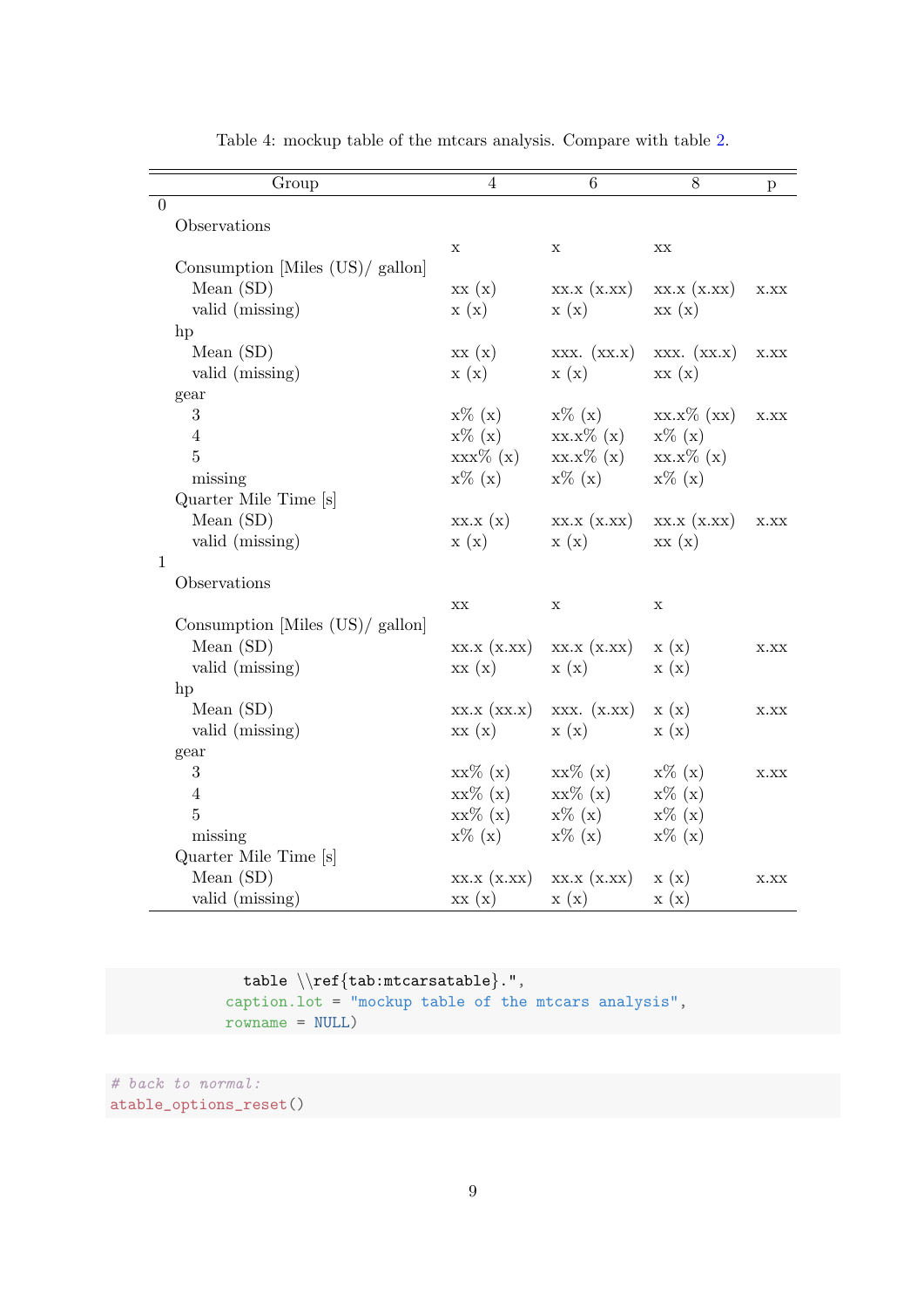### <span id="page-9-0"></span>3 Scale of measurement, classes and atable

Scale of measurement [Stevens](#page-14-4) [\(1946\)](#page-14-4) is a well known concept in statistics. The scales are: nominal, ordinal and interval. The scale of measurement narrows operations, statistics and tests that are applicable and meaningful for a variable. Some classes in R have the same properties as these scales of measurement. E.g. class factor matches the nominal scale, class ordered matches scale ordinal and class numeric maths the interval scale. atable builds on this matching: Depending on the class of a variable suitable descriptive statistics and hypothesis tests are chosen. See table [5](#page-9-2) for details.

<span id="page-9-2"></span>Table 5: Classes and atable. Table shows the descriptive statistics and hypothesis tests, that are applied to the three R classes factor, ordered and numeric. Table also shows the appropriate scale of measurement. Class character and logical are treated as nominal scaled variables.

| R class              | factor                    | ordered              | numeric               |
|----------------------|---------------------------|----------------------|-----------------------|
| scale of measurement | nominal                   | ordinal              | interval              |
| statistic            | counts occurences of      | as factor            | Mean and standard de- |
|                      | every level               |                      | viation               |
| two sample test      | $\chi^2$ test             | Rank-Sum<br>Wilcoxon | Kolmogorov-Smirnov    |
|                      |                           | test                 | <b>Test</b>           |
| effect size          | two levels: odds ra-      | Cliff's $\Delta$     | Cohen's d             |
|                      | tio, else Cramér's $\phi$ |                      |                       |
| multi sample test    | $\chi^2$ test             | Kruskal-Wallis test  | Kruskal-Wallis test   |

The statistical tests in table [5](#page-9-2) are meant for two or more independent samples, which arise in parallel group controlled trials. The statistical tests are all non-parametric. Parametric alternatives exists which have greater statistical power if their requirements are met by the data, but nonparametric tests are chosen for their broader field of application. Additionally just because this random package here uses these tests, does not mean that these tests are suitable to analyse a specific study.

## <span id="page-9-1"></span>4 Modifying atable

The current implementation of tests and statistics (see table [5\)](#page-9-2) is not suitable for all possible data sets. For example the parametric t-test or the robust estimator median may be more adequate for some datasets. Also dates and times are currently not handled by atable.

It is intended that some parts of the atable package can be altered by the user. This modification is accomplished by replacing the underlying methods or adding new ones, while preserving the structure of arguments and results of the old functions. The workflow of atable (and the corresponding function in brackets) is as follows:

- 1. calculate statistics (statistics)
- 2. apply hypothesis tests (two\_sample\_htest and multi\_sample\_htest)
- 3. format statistics results (format\_statistics)
- 4. format hypothesis test results (format\_tests).

These four functions may be altered by the user by replacing existing or adding new methods to already existing S3-generics. Here are two examples: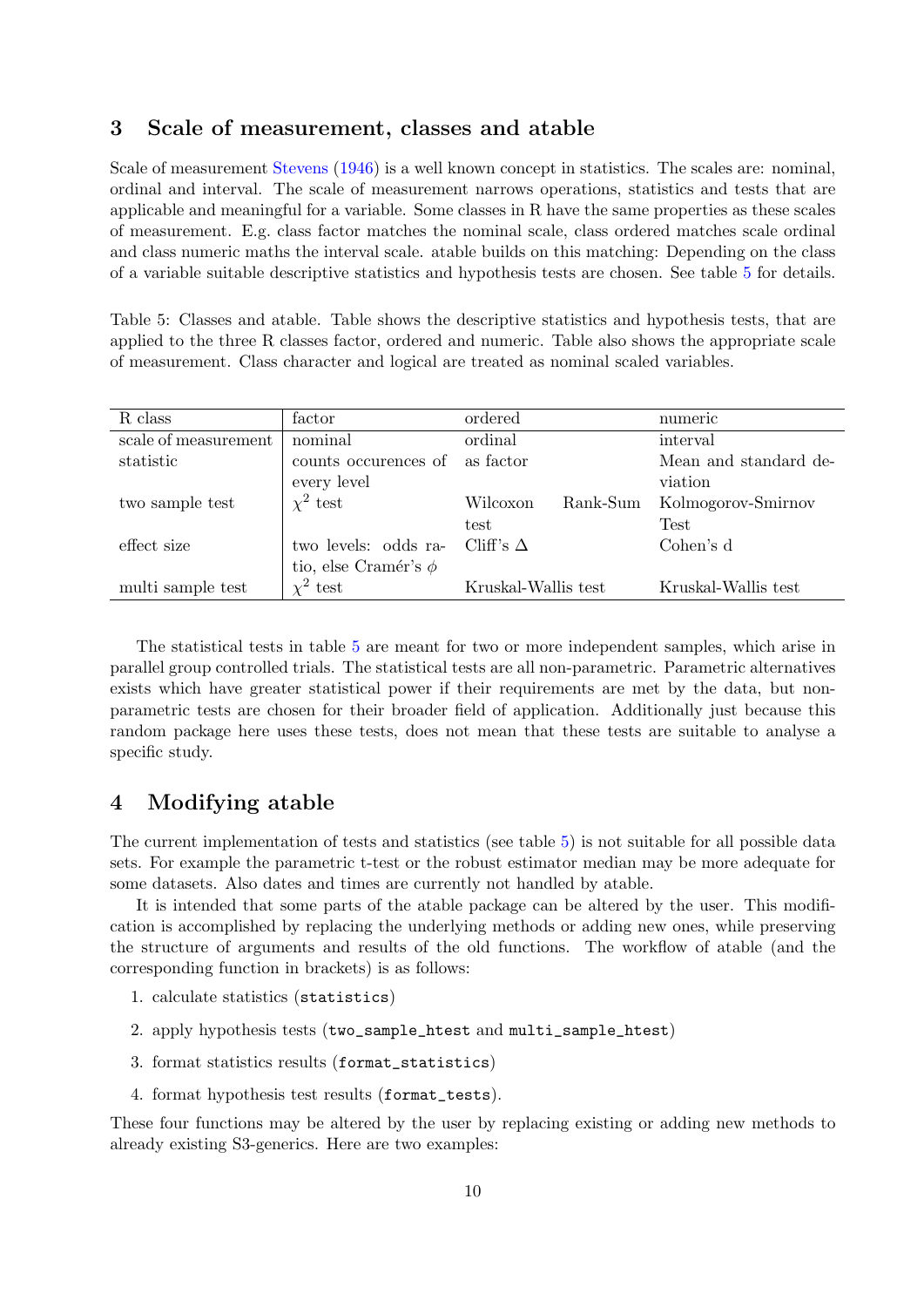#### <span id="page-10-0"></span>4.1 Replace existing methods

This example replaces two\_sample\_htest.numeric with a new function that applies t.test, ks.test and cohen.d simultaneously. See the documentation of two\_sample\_htest: the function has two arguments called value and group and returns a named list. First create a new function that does the desired tests:

```
# write a new function:
new_two_sample_htest <- function(value, group, ...){
  d <- data.frame(value = value, group = group)
  group_levels <- levels(group)
  x \leq subset(d, group %in% group_levels[1], select = "value", drop = TRUE)
  y \leq - subset(d, group %in% group_levels[2], select = "value", drop = TRUE)
  ks_test_out \leftarrow stats::ks.test(x, y)t_test_out \leftarrow stats::t.test(x, y)\text{cohen\_d\_out} \leq \text{effsize::cohen.d(x, y, na.rm = TRUE)}# return p-values of both tests
  out <- list(p_ks = ks_test_out$p.value,
              p_t = t_t = t_0cohens_d = cohen_d_out$estimate)
  return(out)
}
```
Now create a new version of statistics.numeric that calculates the median, MAD, mean and sd. See the documentation of statistics: the function has one argument called  $x$  and the ellipsis .... The function must return a named list.

```
new_stats \leq function(x, \ldots){
  statistics_out <- list(Median = median(x, na.rm = TRUE),
                         MAD = mad(x, na.rm = TRUE),Mean = mean(x, na.rm = TRUE),
                         SD = sd(x, na.rm = TRUE)return(statistics_out)
}
```
These new function currently live in the user's workspace. But they must replace the already existing methods. atable\_options allows to replace already exsting methods globally:

```
atable_options("statistics.numeric" = new_stats)
```
Also atable has arguments to allow this replacement: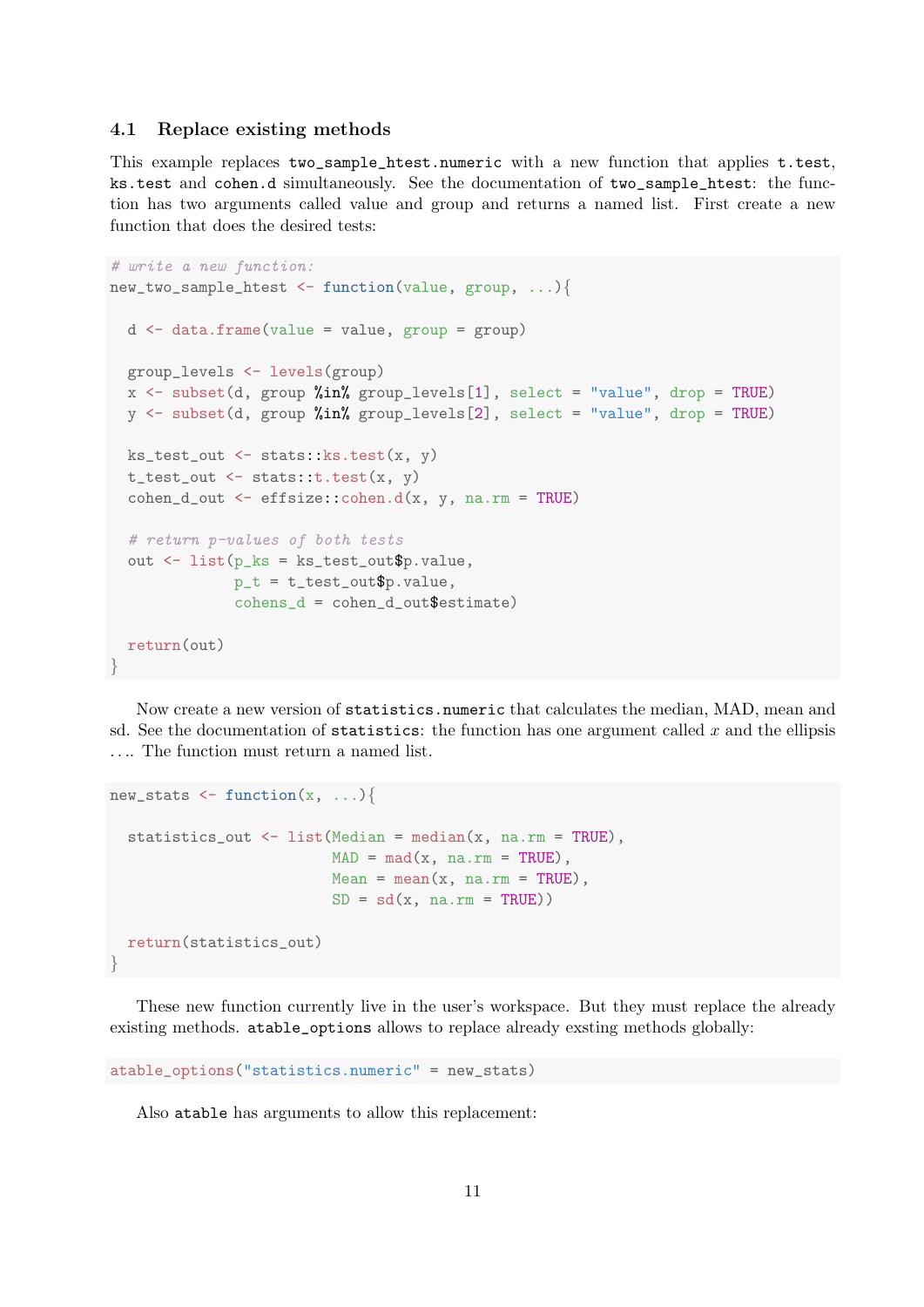<span id="page-11-0"></span>

| Group         | Treatment | Control | $p_{\perp}$ ks | $p_t$ | cohens_d |
|---------------|-----------|---------|----------------|-------|----------|
| $\mathcal{C}$ |           |         |                |       |          |
| Observations  |           |         |                |       |          |
|               | 28        | 21      |                |       |          |
| Numeric       |           |         |                |       |          |
| Median        | 0.39      | $-0.27$ | 0.0021         | 0.049 | 0.57     |
| <b>MAD</b>    | 0.75      | 0.28    |                |       |          |
| Mean          | 0.13      | $-0.31$ |                |       |          |
| SD            | $0.92\,$  | 0.53    |                |       |          |
| B             |           |         |                |       |          |
| Observations  |           |         |                |       |          |
|               | 28        | 17      |                |       |          |
| Numeric       |           |         |                |       |          |
| Median        | 0.039     | 0.4     | 0.24           | 0.78  | $-0.11$  |
| <b>MAD</b>    | 0.51      | $1.9\,$ |                |       |          |
| Mean          | $-0.031$  | 0.095   |                |       |          |
| SD            | 0.93      | 1.5     |                |       |          |
| A             |           |         |                |       |          |
| Observations  |           |         |                |       |          |
|               | 20        | 15      |                |       |          |
| Numeric       |           |         |                |       |          |
| Median        | $-0.3$    | 0.032   | 0.38           | 0.24  | $-0.45$  |
| <b>MAD</b>    | 0.75      | 1.3     |                |       |          |
| Mean          | $-0.17$   | 0.25    |                |       |          |
| SD            | 0.85      | 1       |                |       |          |

Table 6: Modified atable also calculates the median, MAD, t-test and KS-test.

```
the_table <- atable::atable(atable::test_data,
                             target_cols = "Numeric",
                             group_col = "Group",
                             split_cols = "Split1",
                             format_to = "Latex",
                             two_sample_htest.numeric = new_two_sample_htest)
```
Then print the results:

```
Hmisc::latex(the_table,
             file = ",
             title = ",
             label = "tab:modifynumeric",
             caption = "Modified atable also calculates the median, MAD,
             t-test and KS-test.",
             caption.lot = "Modified atable",
             rowname = NULL)
```
See table [6](#page-11-0) for the results. atable now calculates the median, MAD, mean, sd, cohen's d and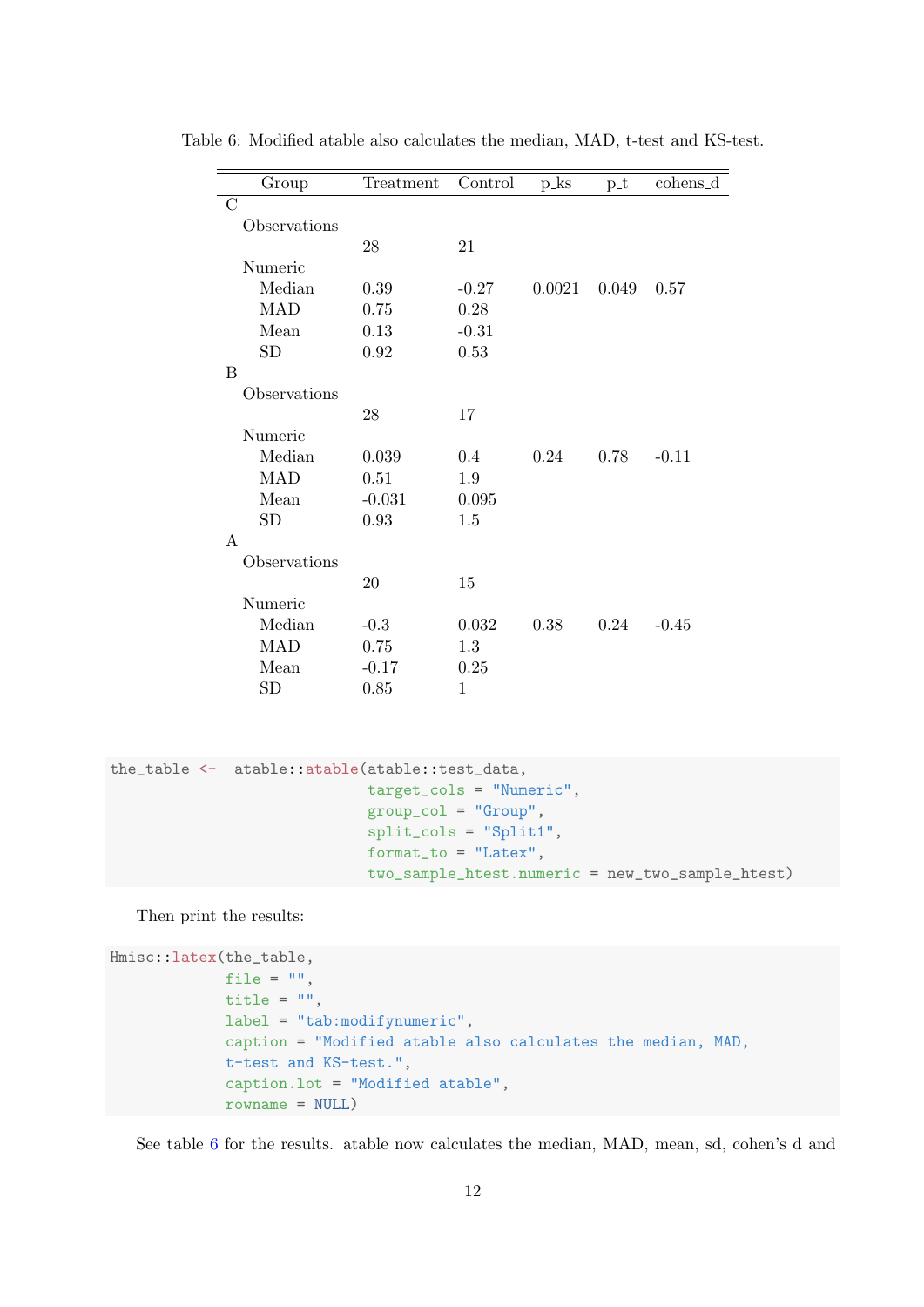performs t- and Kolmogorov-Smirnov tests.

All methods listed above my be altered. see also the documentation of atable and atable\_options for a complete list.

#### <span id="page-12-0"></span>4.2 Add new methods

Currently the generic statistics has no method for class Date (see methods(statistics). We will define one:

```
statistics. Date \leftarrow function(x, \ldots){
 out <- list(
    Min = min(x, na.rm = TRUE),
   Median = median(x, na.rm = TRUE),Max = max(x, na.rm = TRUE)\lambdaclass(out) <- c("statistics_Date", class(out))
  # We will need this new class later to specify the format
 return(out)
}
```
It is not necessary to add this method in atable's namespace (as in section [4.1\)](#page-10-0) as R will find the method (only) in the global environment.

We can also alter the formatting of the new method: the minimum and maximum should be next to each other, separated by a semicolon; the median should go below them. See the documentation of format\_statistics: the function has one argument called x and the ellipsis  $\dots$ . The function must return a data.frame with names tag and value with class factor and character respectively.

```
format_statistics.statistics_Date <- function(x, ...){
  min_max <- paste0(x$Min, "; ", x$Max)
  Median <- as.character(x$Median)
  out <- data.frame(
    tag = factor(c("Min Max", "Median"), levels = c("Min Max", "Median")),
    value = c(min_max, Median),
    stringsAsFactors = FALSE)
  # the factor needs levels for the non-alphabetic order
  return(out)
}
```
Note that there is also a default method for format\_statistics, that just returns the names and values of  $x$  as a data.frame, see table  $6$  for the result of the default formatting. Now print the table: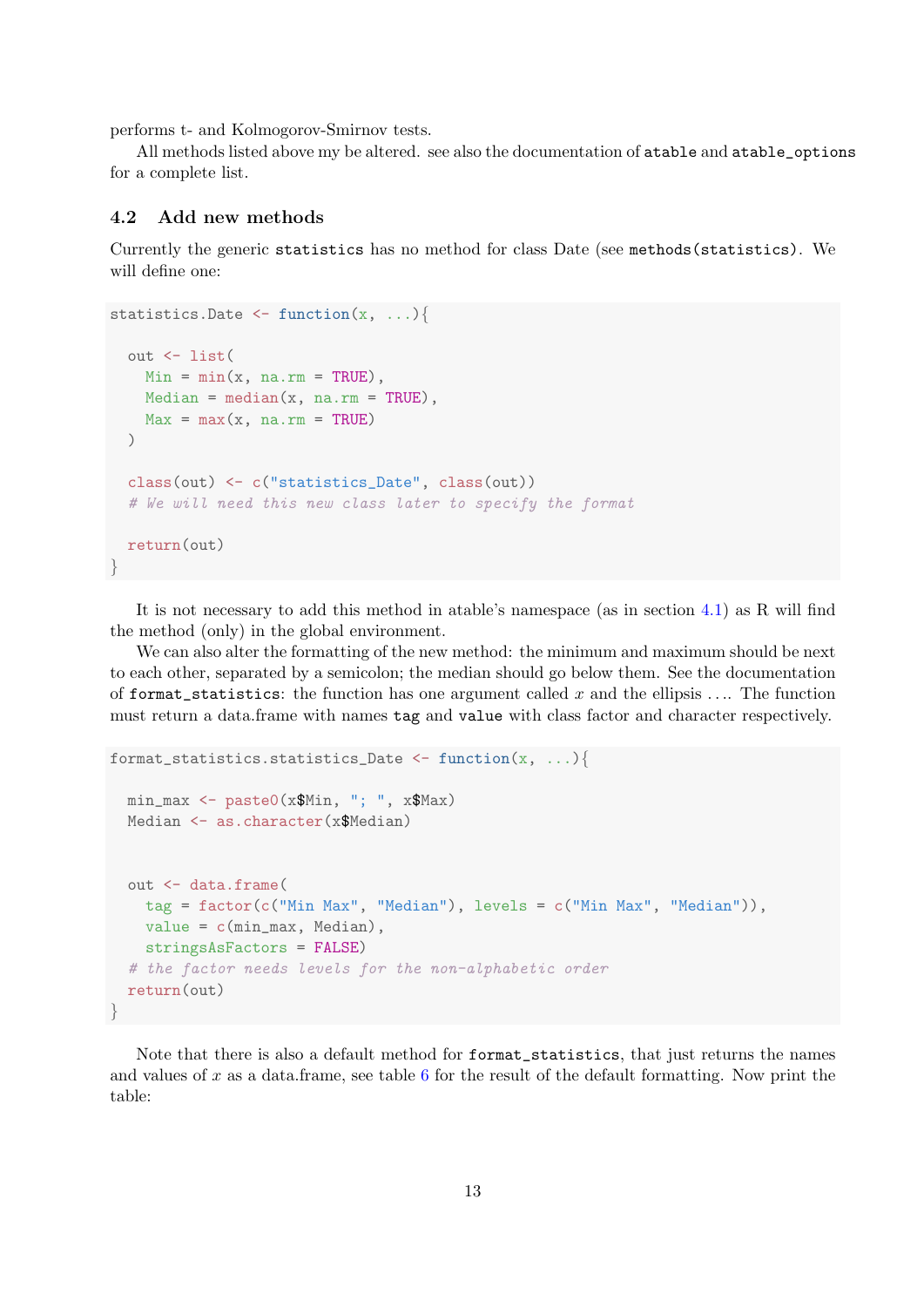<span id="page-13-0"></span>Table 7: atable with added methods for class Date. Now calculates minimum, maximum and median for this class

| Group        | value                  |
|--------------|------------------------|
| Observations |                        |
|              | 129                    |
| Date         |                        |
| Min Max      | 2001-06-21; 2001-07-29 |
| Median       | 2001-07-07             |

```
the_table <- atable::atable(atable::test_data,
                             target_cols = "Date",
                             format_to = "Later")Hmisc::latex(the_table,
             file = ".
             title = ",
             label = "tab:addedDate",
             caption = "atable with added methods for class Date. Now calculates
             minimum, maximum and median for this class",
             caption.lot = "atable with added methods for class Date",
             rowname = NULL)
```
Table [7](#page-13-0) shows the application the new methods for class Date. The statistics and their format are as specified.

Adding new user-defined methods to atable (as described above) can introduce errors to the code. To prevent some of these possible errors, functions that check the results of statistics and format\_statistics etc. were implemented in atable; these function are called check\_.... Also the user is advised to read the documentation of the generic that she/he wants to modify.

## References

- <span id="page-13-1"></span>ICH Harmonised Tripartite Guideline. Statistical principles for clinical trials. International Conference on Harmonisation E9 Expert Working Group. Statistics in medicine, 18:1905–1942, Aug. 1999. ISSN 0277-6715.
- <span id="page-13-5"></span>D. Gohel. flextable: Functions for Tabular Reporting, 2018a. URL [https://CRAN.R-project.](https://CRAN.R-project.org/package=flextable) [org/package=flextable](https://CRAN.R-project.org/package=flextable). R package version 0.4.4.
- <span id="page-13-4"></span>D. Gohel. officer: Manipulation of Microsoft Word and PowerPoint Documents, 2018b. URL <https://CRAN.R-project.org/package=officer>. R package version 0.3.2.
- <span id="page-13-3"></span>F. E. Harrell Jr, with contributions from Charles Dupont, and many others. Hmisc: Harrell Miscellaneous, 2018. URL <https://CRAN.R-project.org/package=Hmisc>. R package version 4.1-1.
- <span id="page-13-2"></span>F. Mittelbach, M. Goossens, J. Braams, D. Carlisle, and C. Rowley. The La-TeX Companion (Tools and Techniques for Computer Typesetting). Addison-Wesley Professional, 2004. ISBN 0-201-36299-6. URL [https://www.amazon.com/](https://www.amazon.com/LaTeX-Companion-Techniques-Computer-Typesetting/dp/0201362996?SubscriptionId=AKIAIOBINVZYXZQZ2U3A&tag=chimbori05-20&linkCode=xm2&camp=2025&creative=165953&creativeASIN=0201362996)